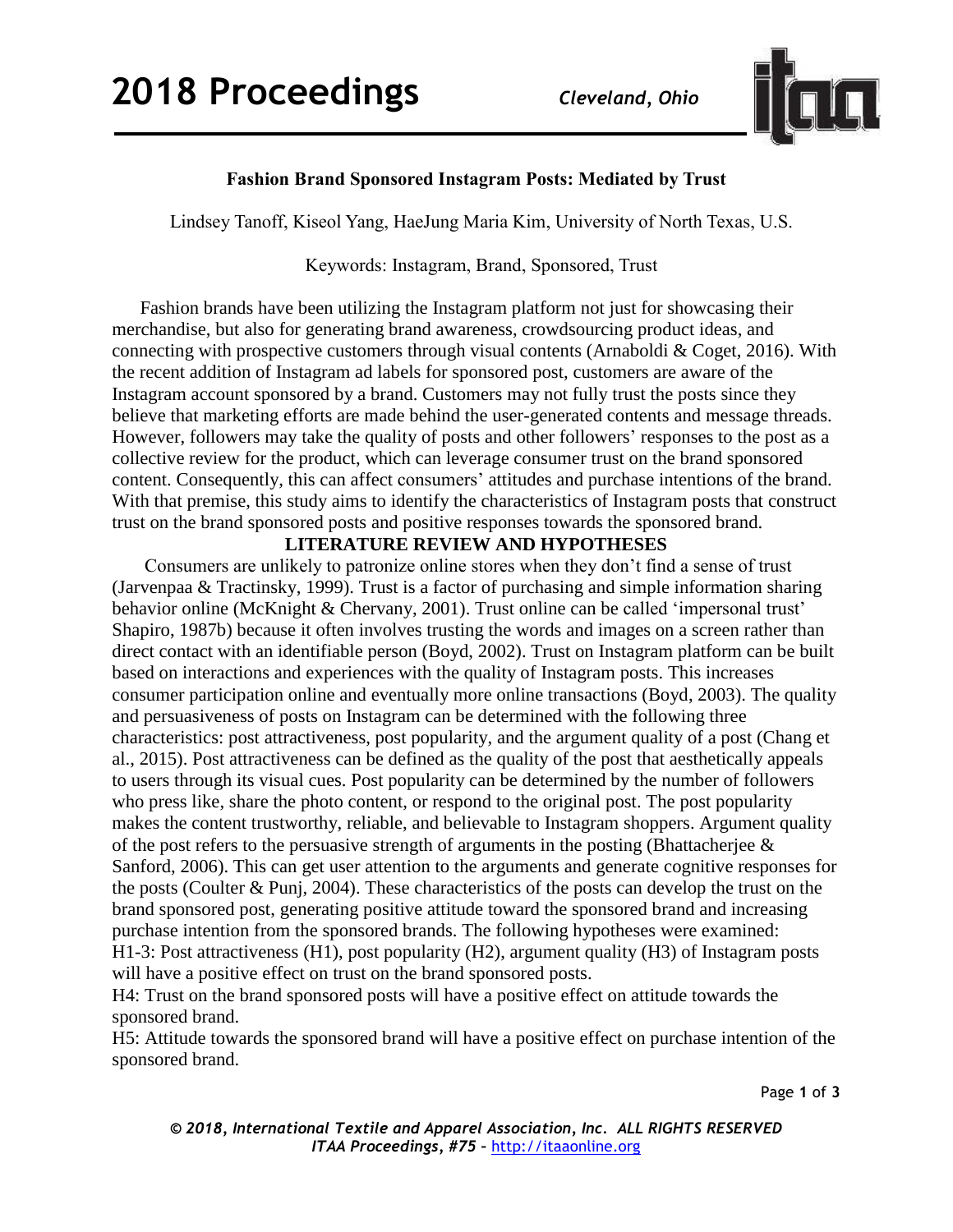H6a-c: The effects of post attractiveness (H6a), post popularity (H6b), argument quality (H6c) on attitude and purchase intention are mediated by trust on the brand sponsored posts.

### **METHOD**

 This study used multi-item scales that were adapted from existing scales with good internal consistency. Three items measuring post attractiveness (Verhagen et al., 2012), 3 items measuring post popularity (He, Qiao, & Wei, 2009), 3 items measuring argument quality of reviews (Bhattacherjee & Sanford, 2006), 3 items measuring trust of the post (Appleman& Sundar, 2016), 5 items measuring attitude (Crespo et al., 2009), 3 items measuring purchase intention (Kim & Lennon, 2013) were adapted from previous studies. A 5-point Likert scales were used to measure the constructs. Data was collected via online survey. A total of 263 responses were determined to be usable in this study. The sample consisted of college students who are Instagram users and shop on the social media platform, comprised of females (86.3%), and males (13.8%), with a majority of them ranging from 18 to 23 years of age. In considering young generations between the ages of 18 and 34 use social media consistently in browsing or shopping for all kinds of merchandise (Chahal, 2016), this sample represents the study.

#### **RESULTS**

 Confirmatory factor analysis was conducted with the data using AMOS version 24. The measurement model showed a good model fit to the data ( $\chi^2$  = 248.138 with 150 df at p-value = .000, CFI of .977, and RMSEA of .050). All the scales showed good internal consistency and met the requirements for testing the structural model. The model fit of the structural model confirmed an acceptable fit to the data ( $\chi^2$  = 414.612 with 157 df at p-value = .000, CFI of .940, and RMSEA of .080). The results of hypothesis testing showed that post attractive was negatively related with trust on the posts (H1:  $\Gamma = -153$ ,  $t = -2.056$ , p-value = .040), not supporting H1. Posting popularity (H2:  $\Gamma = .234$ ,  $t = 2.383$ , p-value = .017) and argument quality of post (H:  $\Gamma = .445$ ,  $t = 4.471$ , p-value < .001) were positively related with trust on the posts, supporting H2 & H3. Trust on the posts was positively related with attitude toward the sponsored brand of the Instagram (H4: β= .484, t = 7.529, p-value < .001). The attitude toward the sponsored brand was positively related with consumer purchase intention toward the sponsored brand (H5:  $\beta$ = .914, t = 14.700, p-value < .001). The results supported hypotheses H 4 and H 5. The result of mediating effect of trust in the relationships showed that the effect of argument quality on attitude ( $\beta$  = .216, p-value =0.10) and intention ( $\beta$  = .197, p-value =0.10) was mediated by trust on the post, supporting H6c.

### **DISCUSSIONS AND IMPLICATIONS**

 Supported by the study results, this study suggests that retailers should pay particular attention on the argument quality of a post and post popularity. These characteristics are influential factors constructing persuasive posts in the sponsored Instagram posts, further leveraging trust on the post and yielding positive responses towards the fashion brand. Fashion brands need to collaborate with influencers to post quality information and persuasive arguments that can be used as trusted sources by Instagram users. Future studies needs to identify elements that develop the quality of argument of the post and post popularity in the different product categories.

Page **2** of **3**

*© 2018, International Textile and Apparel Association, Inc. ALL RIGHTS RESERVED ITAA Proceedings, #75 –* [http://itaaonline.org](http://itaaonline.org/)